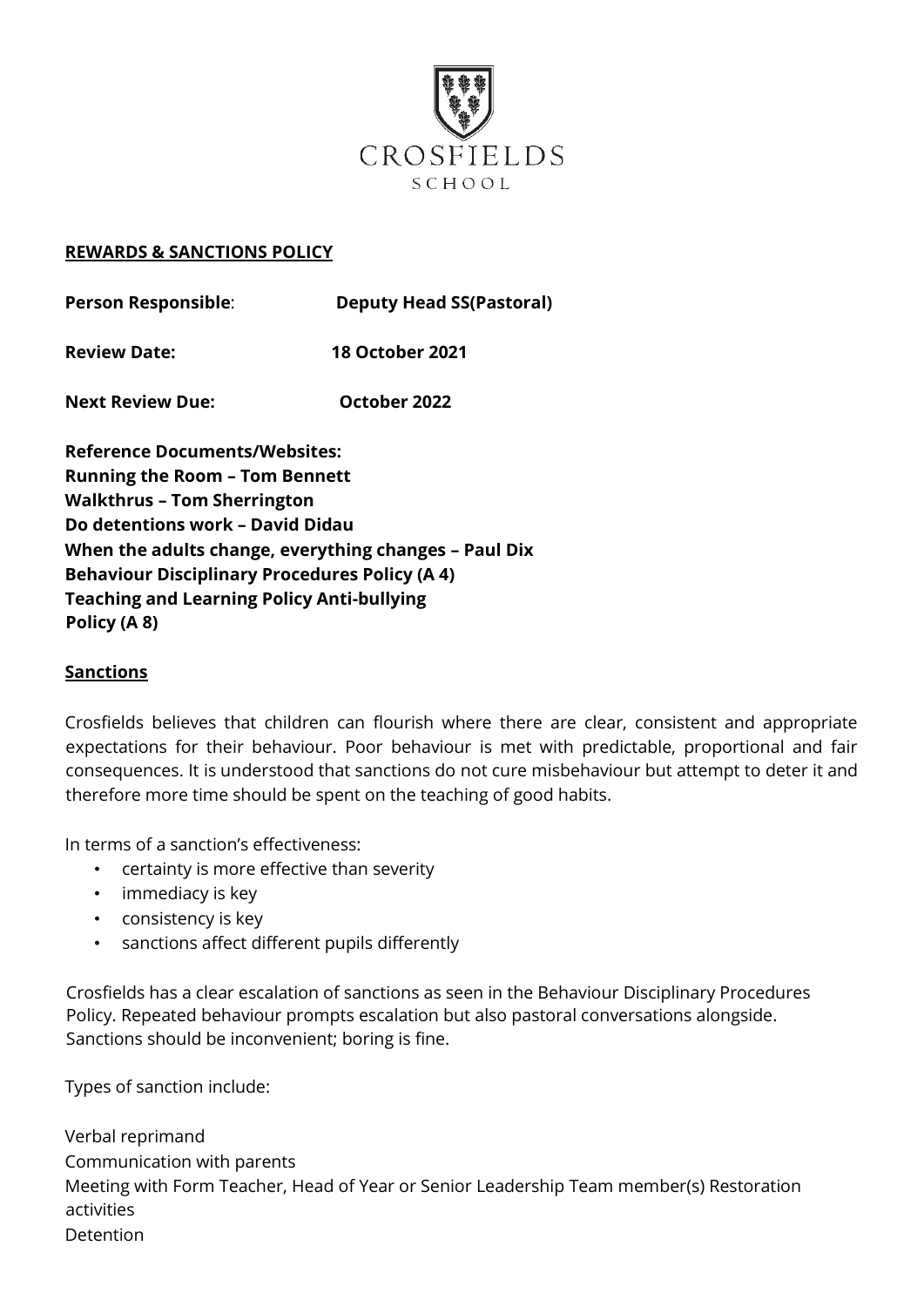Report card Headmaster's Detention Temporary exclusion Permanent exclusion

A record of serious sanctions used is kept by the Headmaster.

## **Rewards**

Rewards can be a very useful motivator, but on their own will not change behaviour. Our belief is that the best way to ensure the highest standards in both behaviour and work is to create a positive ethos where the self-confidence and self-esteem of pupils is promoted more often by praise. Other rewards including material goods, privileges or status symbols are to be used sparingly.

In terms of a reward's effectiveness:

- unexpected is key ('catch a pupil being good')
- rewards should be for the exception not the mediocre
- use sparingly

Types of reward include:

Verbal and written praise, including informing parents Special Mentions Certificates Commendations School Colours Stickers, Stars, Merits House Points Cups, badges and trophies

This Policy also applies to EYFS.